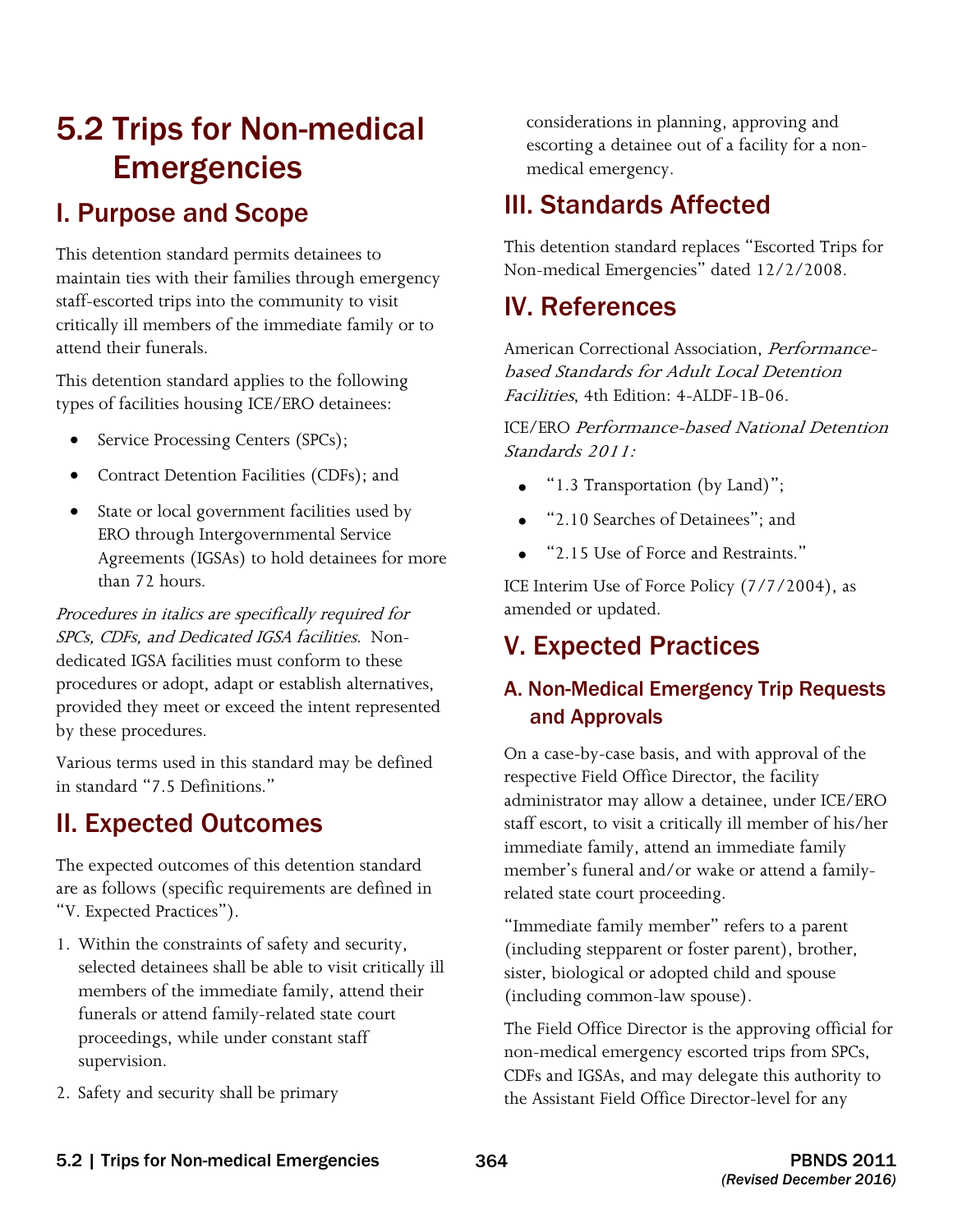detainee who does not require a high degree of control and supervision.

The facility administrator shall designate staff to help detainees prepare requests for non-medical emergency trip requests, according to the following stipulations.

- 1. That staff member shall forward the completed request to the detainee's deportation officer.
- 2. The deportation officer shall review the merits of the request, to include consultations with immigration enforcement agents, medical staff, the detainee's family and other persons in positions to provide relevant information.
- 3. On the basis of the information collected, the deportation officer shall report to the facility administrator on the appropriateness of the detainee's request and the amount of supervision the travel plan may entail.

### B. Types of Trips and Travel Arrangements

#### 1. Local Trip

A "local" trip constitutes up to and including a 10 hour absence from the facility. ICE/ERO assumes the costs, except that the detainee must pay for his/her own commercial carrier transportation (e.g., plane, train), if needed for the trip.

#### 2. Extended Trip

An "extended" trip involves more than a 10-hour absence and may include an overnight stay. The cost of the detainee's roundtrip transportation on a commercial carrier must be prepaid by the detainee, the detainee's family or another source approved by the Field Office Director.

#### 3. Travel Arrangements

 however, travel involving a commercial carrier may ICE/ERO shall make all travel arrangements; not commence until the detainee or person acting on his/her behalf has submitted an open paid-in-full ticket or electronic-ticket voucher in the detainee's

name.

As needed, ICE/ERO shall provide overnight housing in an SPC, CDF or IGSA facility.

ICE/ERO shall pay the travel costs incurred by the transporting officers.

### C. Selection of Escorts

 The Field Office Director or his/her designee shall No less than two escorts are required for each trip. select and assign the roles of the transporting officers (escorts) and delegate to one the decision-making authority for the trip. Ordinarily, probationary officers may not be assigned, and in no case may more than one probationary officer be on an escort team.

### D. Supervision and Restraint **Requirements**

Except when the detainee is housed in a detention facility, transporting officers shall maintain constant and immediate visual supervision of any detainee who is under escort and shall follow the policy and procedures in the standards on "Transportation (By Land)" and "Use of Force and Restraints."

### E. Training

Escort officers and others, as appropriate, shall receive training on:

- 1. standard "5.2 Trips for Non-medical Emergencies"; and
- 2. standards "1.3 Transportation (By Land)" and "2.15 Use of Force and Restraints."

### F. Escort Instructions

- 1. Escorts shall follow the applicable policies, standards and procedures listed above in this standard.
- 2. Routes, meals and lodgings (if necessary) shall be arranged prior to departure.
- 3. Escorts shall follow the schedule included in the